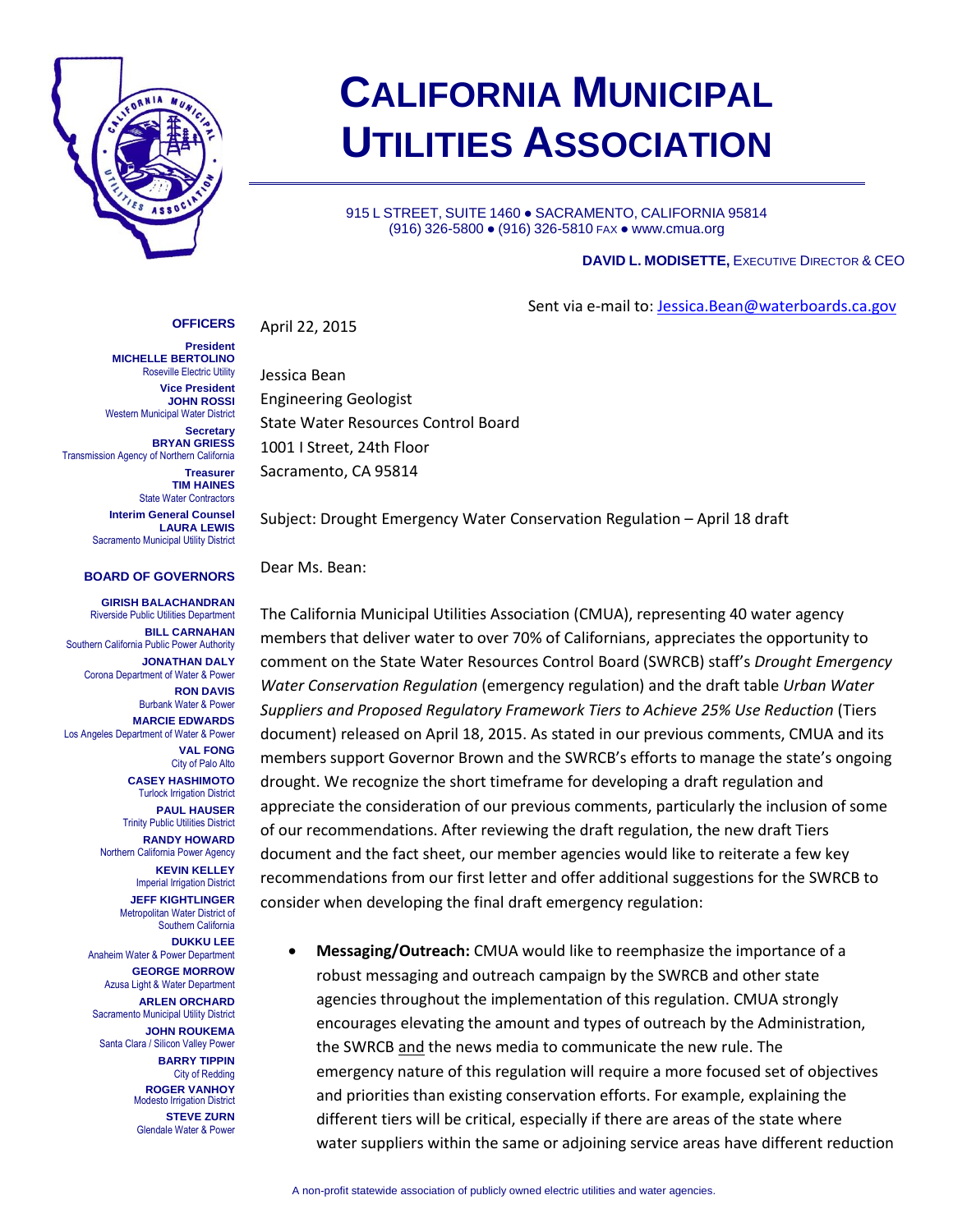SWRCB Water Conservation Emergency Regulation CMUA Comments

Page 2

 $\overline{a}$ 

requirements.<sup>1</sup> To avoid confusion among customers, outreach should include as much information as possible about the origin of the adopted tiers, why communities have different requirements and the best *short-term* solutions during a drought emergency. Additional outreach also should focus on education for landscape contractors, nurseries, and local colleges and universities on proper irrigation techniques/guidelines for maintaining different types of landscapes while reducing potable water use.

 **Compliance/Enforcement:** CMUA continues to recommend that the emergency regulation include a provision that will assist those water agencies adhering to all aspects of the regulation (including Section 866) and making steady progress but not meeting the assigned water use reduction target. While CMUA members have been encouraging or mandating conservation among their customers and will continue to do so with the new rule, there is concern that despite good faith efforts a water supplier may not reach their mandated conservation target. According to the SWRCB, this could result in a Cease and Desist Order and significant penalties of up to \$10,000 per day, which would be levied at a time when many suppliers already are facing reduced revenue due to conservation activities. Please see our recommended language to add to the rule below:

> *Subdivision 866(c): A Cease and Desist Order will not be issued solely for the failure of a water supplier to meet the assigned water use reduction target as long as the water supplier complies with all other provisions in the emergency regulation including the steps outlined in this section.*

Additionally, we suggest that the SWRCB return a percentage of any penalties that are levied to the affected service area, earmarked for conservation and efficiency measures. If necessary to facilitate this action, we encourage the SWRCB to work with the Administration and the Legislature on an appropriate legislative solution.

 **Urban Suppliers with Fluctuating Populations:** CMUA recommends that water suppliers with populations that fluctuate over 30% based on seasonal tourism or other factors be allowed to submit adjusted R-GPCD information by June 1 that takes into account transient populations, or population influxes. Please see our recommended language to add to the rule below.

> *Subdivision 865(c)(11): Each urban water supplier that can demonstrate it has a population influx of more than 30% can submit an alternative metric for measuring R-GPCD by June 1 to be considered by the Executive Director, or his designee, which may reduce their Tier by 4 percent.*

- **CII Sector Use:** CMUA previously recommended that water agencies be allowed to report total usage for the commercial, industrial and institutional sector, rather than separate by customer type because agencies are not always able to accurately calculate this sector category. We request that if water suppliers can demonstrate their customer accounts are not divided by customer class, they should be allowed to submit a single estimate until the supplier can gather additional information.
- **Reductions from Wholesalers/State or Federal Contracts:** CMUA asks that consideration be given to those urban water systems that are subject to restrictions from wholesale suppliers (e.g. Metropolitan Water District recently restricted deliveries to retailers by 15 percent) as those cutbacks amount to an automatic reduction in water use. In addition, we recommend that consideration be given to water suppliers that are reliant upon a single source of water provided through a state or federal contract if

 $^{1}$  CMUA does not have a comment regarding a regional water conservation standard at this time.